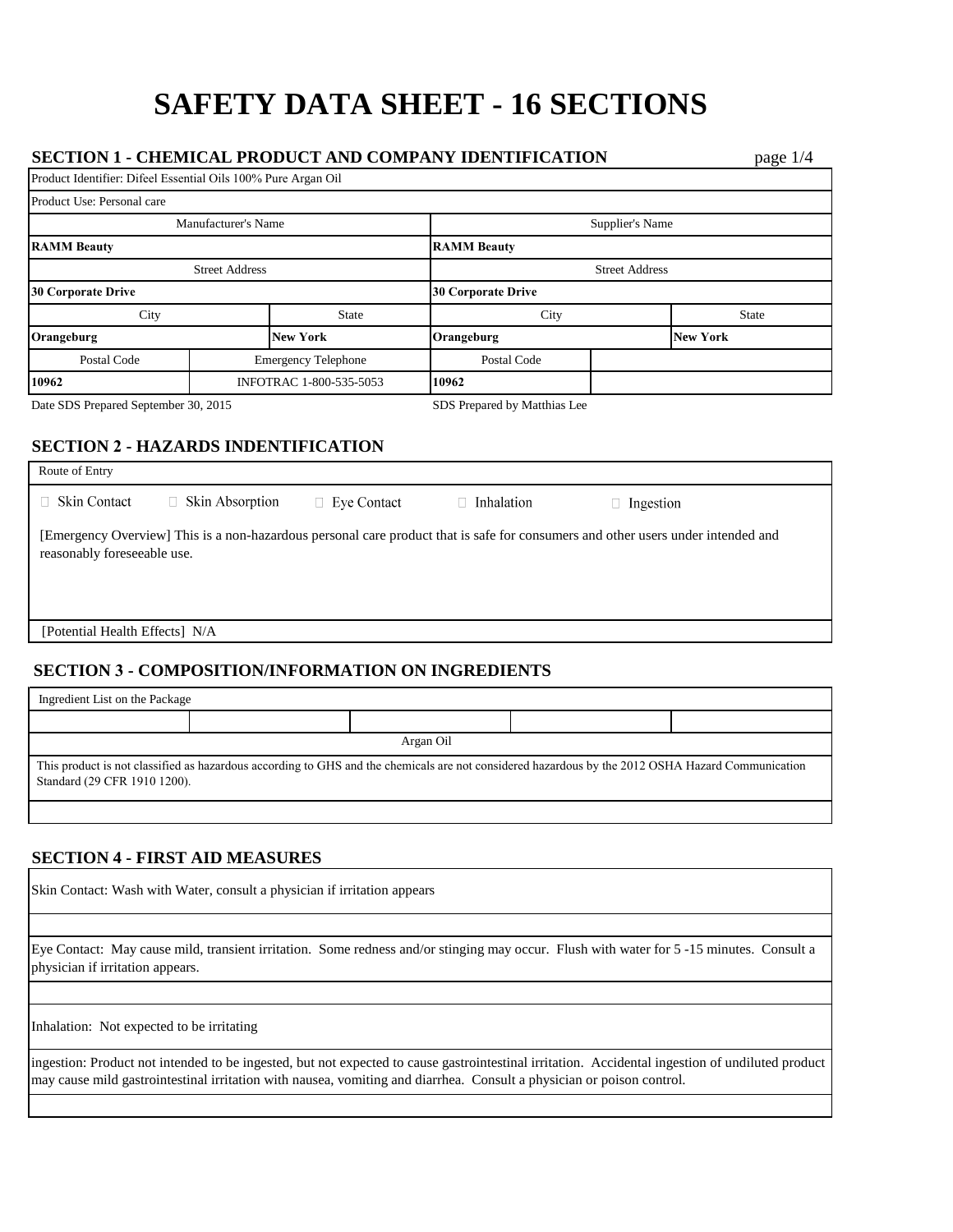|  | <b>Product Identifier</b> |  |
|--|---------------------------|--|
|--|---------------------------|--|

## **SECTION 5 - FIRE FIGHTING MEASURES** page 2/4

Flammable  $\Box$  Yes X No **WATER, ABC ALL- PURPOSE EXTINGUISHER, CARBON DIOXIDE EXTINGUISHER** [NFPA] Auto lgnition Temperature(°C)N/A Explosion Data-Senstiveity to Impact N/A Explosion Data-Sensitivity to Static Discharge N/A Hazardous Combustion Products N/A If yes, under which Conditions? Means of Extinction Flashpoint: >200°F Upper Flammable Limit(% by volume)  $N/A$  Lower Flammable Limit(% by volume)  $N/A$ 

## **SECTION 6 - ACCIDENTAL RELEASE MEASURES**

Leak and Spill Procedures:

For Household settings: Absord liquid and scrub the area with detergent. Dilute with water.

For Non-Household setting:Use safty glasses or goggles if splash hazards exist; use gloves and other protective cloting(apron, boots, etc) to reduce skin contact. Absorb Liquid, Dilute with a lot of water

## **SECTION 7 - HANDLING AND STORAGE**

Handling Procedures and Equipment: For Household setting - no restrictions are recommended.

For Non - Household settings - No unusual handling is required.

Storage Requirements: Store in a ventilated temperature controlled enviroment.

#### **SECTION 8 - EXPOSURE CONTROL / PERSONAL PROTECTION**

| <b>Exposure Limits</b>                                                                                                  |                                                            |                 |                |       |
|-------------------------------------------------------------------------------------------------------------------------|------------------------------------------------------------|-----------------|----------------|-------|
|                                                                                                                         | <b>ACGIHTLV</b>                                            | <b>OSHA PEL</b> | Other(Specify) |       |
| Specific Engineering Controls (Such as ventilation, enclosed process)                                                   |                                                            |                 |                |       |
| This is a personal care product that is safe for consumers and other users under normal and reasonably foreseen<br>use. |                                                            |                 |                |       |
|                                                                                                                         | Personal Protective Equipment (For Non-Household Settings) |                 |                |       |
| X Gloves                                                                                                                | Respirator                                                 | X Eye/Footwear  | Clothing       | Other |
| If Checked, Please specify type                                                                                         |                                                            |                 |                |       |
|                                                                                                                         |                                                            |                 |                |       |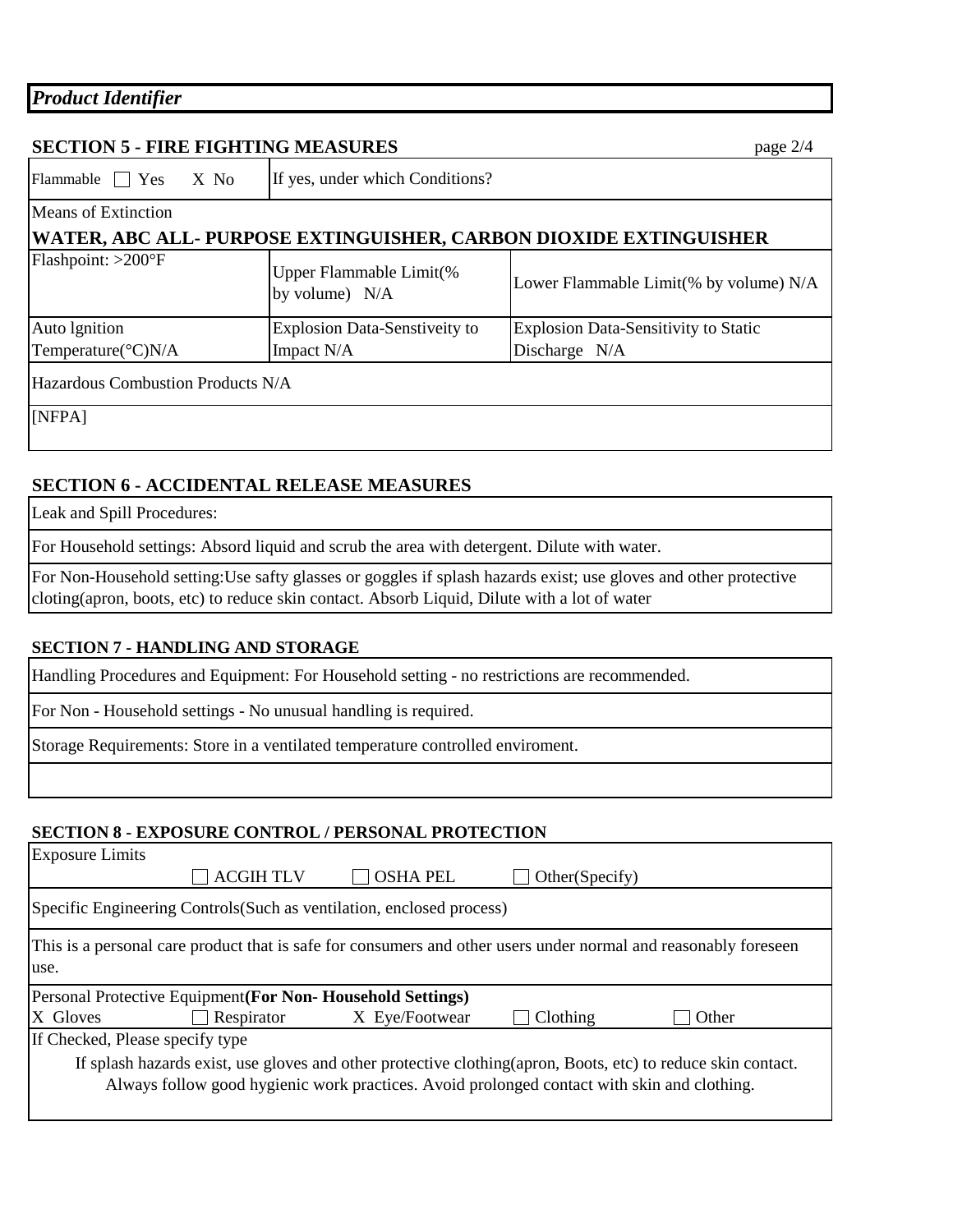*Product Identifier*

| <b>SECTION 9 - PHYSICAL AND CHEMICAL PROPERTIES</b><br>page $3/4$ |                                                |                                                    |  |  |
|-------------------------------------------------------------------|------------------------------------------------|----------------------------------------------------|--|--|
| Physical State: Liquid                                            | Odor and Appearance: colorless, characteristic | Odor Threshold(ppm)N/A                             |  |  |
| Specific Gravity: 0.916                                           | Vapor Density(air=1) N/A                       | Vapor Pressure(mmHg) N/A                           |  |  |
| Evaporation Rate: N/A                                             | Boiling Point( $^{\circ}$ C):240 $^{\circ}$ C  | Freezing Point(°C):N/A                             |  |  |
| pH: N/A                                                           | Coefficient of Water/Oil<br>Distribution N/A   | [Solubilty in Water] Does not<br>dissolve in water |  |  |

# **SECTION 10 - PHYSICAL AND CHEMICAL PROPERTIES**

| Chemical Stability                                             | If no, under which conditions?                                                   |
|----------------------------------------------------------------|----------------------------------------------------------------------------------|
| $\Box$ No<br>X Yes                                             |                                                                                  |
| Incompatibility with Other<br><b>Substances</b><br>Yes<br>X No | If yes, Which ones?                                                              |
|                                                                |                                                                                  |
|                                                                |                                                                                  |
|                                                                | Reactivity, and under what conditions? No applicable information has been found. |
|                                                                |                                                                                  |
|                                                                | Hazardous Decomposition Products: No applicable information has been found.      |
|                                                                |                                                                                  |

## **SECTION 11 - TOXICOLOGICAL INFORMATION**

| <b>Effects of Acute Exposure</b>                                          |                                                                           |  |  |  |
|---------------------------------------------------------------------------|---------------------------------------------------------------------------|--|--|--|
| <b>NOT AVAILABLE</b>                                                      |                                                                           |  |  |  |
|                                                                           | This is a personal product and is safe for use when following directions. |  |  |  |
| <b>Effects of Chronic Exposure</b>                                        |                                                                           |  |  |  |
| <b>NOT AVAILABLE</b>                                                      |                                                                           |  |  |  |
| This is a personal product and is safe for use when following directions. |                                                                           |  |  |  |
| <b>Irritancy of Product</b>                                               |                                                                           |  |  |  |
| This is a personal product and is safe for use when following directions. |                                                                           |  |  |  |
| <b>Skin Sensitization</b>                                                 | <b>Respiratory Sensitization</b>                                          |  |  |  |
| <b>NOT AVAILABLE</b>                                                      | <b>NOT AVAILABLE</b>                                                      |  |  |  |
| Carcinogenicity-IARC                                                      | Carcinogenicity-ACGIH                                                     |  |  |  |
| <b>NOT AVAILABLE</b>                                                      | <b>NOT AVAILABLE</b>                                                      |  |  |  |
| Reproductive Toxicity                                                     | Teratogenicity                                                            |  |  |  |
| <b>NOT AVAILABLE</b>                                                      | <b>NOT AVAILABLE</b>                                                      |  |  |  |
| Embryotoxicity                                                            | Mutagenicity                                                              |  |  |  |
| <b>NOT AVAILABLE</b>                                                      | <b>NOT AVAILABLE</b>                                                      |  |  |  |
| Name of Synergistic Products/Effects                                      |                                                                           |  |  |  |